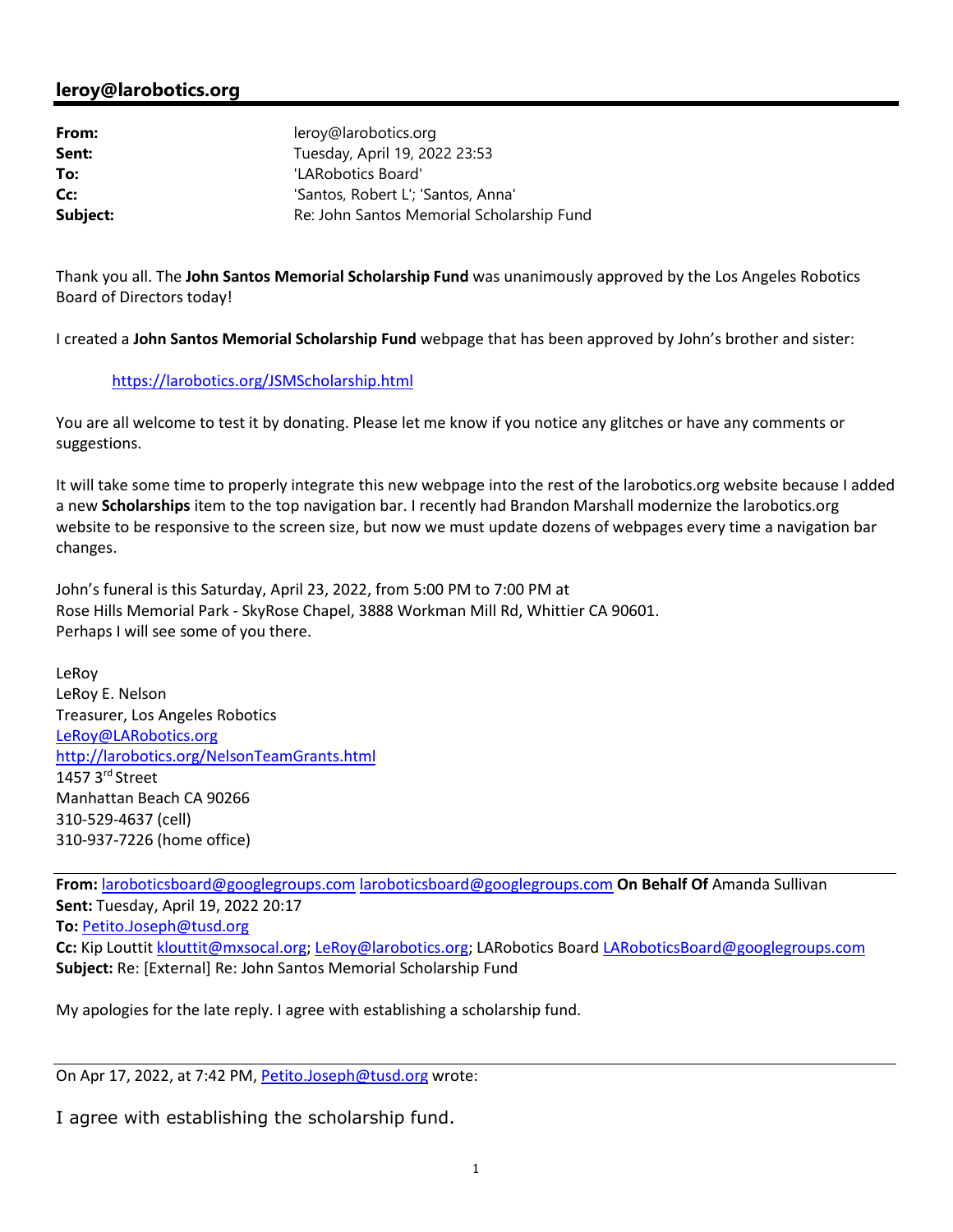Joe.

On Sun, Apr 17, 2022 at 10:29 AM Kip Louttit <klouttit@mxsocal.org> wrote: Good morning colleagues…

I concur. A sound and wise idea.

Yours in robotics, Kip

Sent from my iPhone

On Apr 16, 2022, at 10:44 PM, leroy@larobotics.org wrote:

Thank you to the four board members who responded to my request. Three board members did not respond yet. I got busy working on tax returns and let this slide. Can we please hear from the remaining three board members?

Do you agree to establish a John Santos Memorial Scholarship Fund?

Thank you, LeRoy

**From:** laroboticsboard@googlegroups.com laroboticsboard@googlegroups.com **On Behalf Of** Eileen Kahn **Sent:** Friday, April 1, 2022 21:20 **To:** David Brinza dbrinza@team980.com **Cc:** LeRoy LeRoy@larobotics.org; LARobotics Board LARoboticsBoard@googlegroups.com **Subject:** Re: John Santos Memorial Scholarship Fund

I love this idea and am willing to work on this. John was a great man who inspired me as well as countless students.

Eileen Brown Kahn *Education and Technology Consultant* Phone: 310-560-9960 Personal email: eileenkahn@gmail.com

**From:** Terry Wells terbos@usa.net **Sent:** Friday, April 1, 2022 21:10 **To:** David Brinza dbrinza@team980.com **Cc:** LeRoy LeRoy@larobotics.org; LARobotics Board LARoboticsBoard@googlegroups.com **Subject:** Re: John Santos Memorial Scholarship Fund

I agree to establish a John Santos Memorial Scholarship Fund.

Terry Wells Sent from vKeys

On Apr 1, 2022, at 4:39 PM, David Brinza <dbrinza@team980.com> wrote:

I concur with establishing the John Santos Memorial Fund.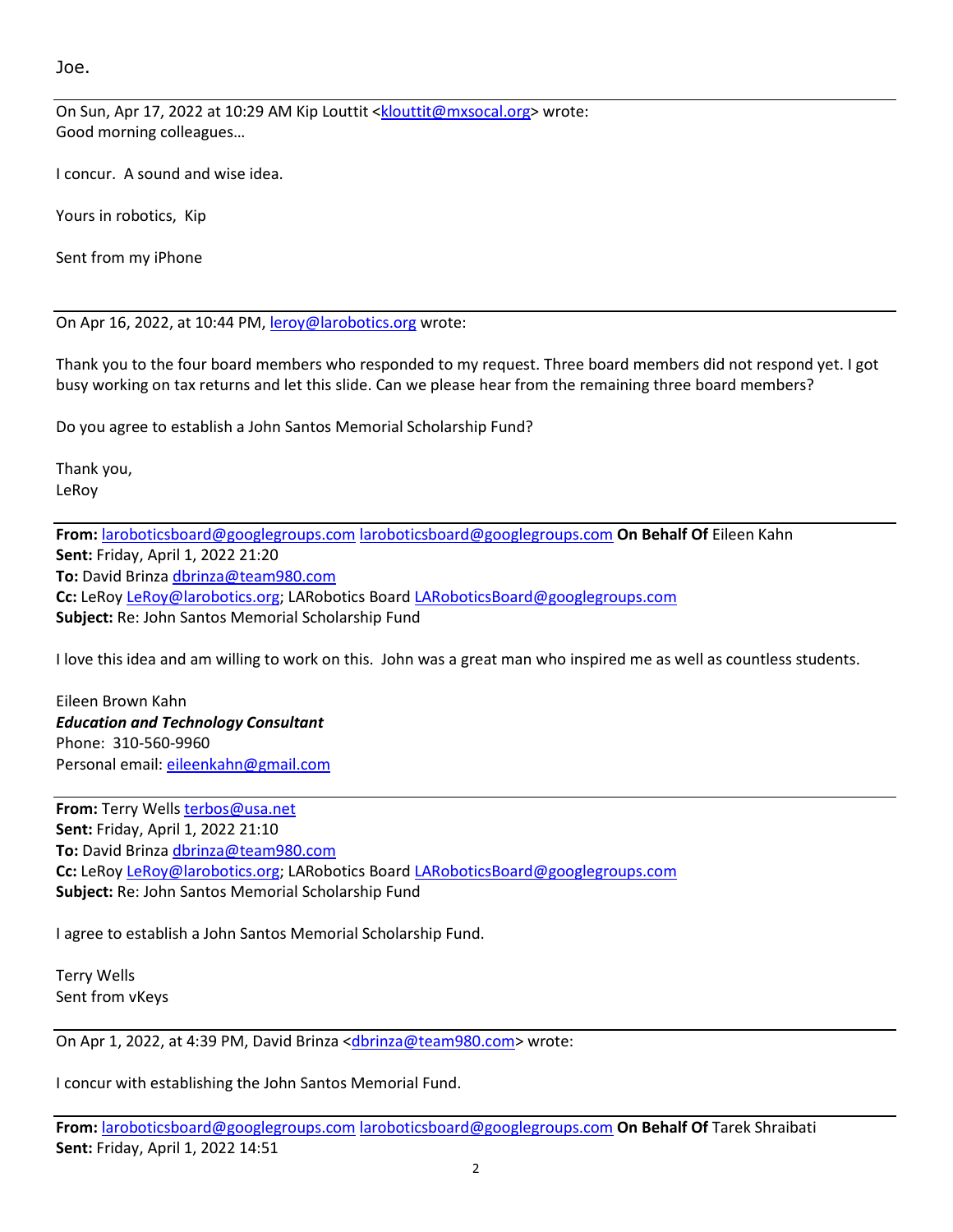## **To:** LeRoy@larobotics.org **Cc:** LARobotics Board laroboticsboard@googlegroups.com **Subject:** Re: John Santos Memorial Scholarship Fund

I agree and vote yes on all counts.

tarek

On Fri, Apr 1, 2022, 1:47 PM <leroy@larobotics.org> wrote: Dear LA Robotics Board Members,

For those who have not heard the sad news yet, John Santos passed away last month shortly after hosting two VEX IQ State Championships at Augustus F Hawkins High School in South Los Angeles. Many of us met John Santos through his FRC Team 1644 Robo-Skunks. His MESA students created a webpage that lists his many achievements and recognitions: https://www.hawkinsmesa.org/about-santos.

In the correspondence below, John's brother and sister, who both also work at LAUSD, proposed setting up a scholarship fund in John's honor to which his many friends and colleagues could contribute in lieu of flowers, gifts, and cards. I offered to help with that. LA Robotics offered scholarships to high school students from 2005 to 2018. This memorial scholarship would be needs-based instead of merit-based, which is more consistent with our goal of inspiring students to pursue STEM careers. John's siblings would like to set up a scholarship fund as quickly as possible.

I propose that we use our existing donation channels to accept donations including PayPal Giving Fund, which does not charge any processing fees for credit card donations. I propose that we form a new scholarship committee with at least one board member and one or both of John's siblings to supervise the application process. I propose that we waive the 5% processing fee. The committee can sort out the scholarship application and selection process later. We need board approval to set up a memorial scholarship fund, which we can do by consensus at our annual Zoom meeting next month, by a Zoom meeting of the officers, or by unanimous email consent. Email is quickest, so I request that all Board members respond promptly to this email message.

Do you agree to establish a John Santos Memorial Scholarship Fund?

LeRoy E. Nelson Treasurer, Los Angeles Robotics LeRoy@LARobotics.org http://larobotics.org/NelsonTeamGrants.html 1457 3rd Street Manhattan Beach CA 90266 310-529-4637 (cell) 310-937-7226 (home office)

From: Sipes, Craig <craig.sipes@lausd.net> **Sent:** Tuesday, March 29, 2022 15:15 **To:** tarek@roboticseducation.org; leroy@larobotics.org; meredith\_hale@roboticseducation.org; richwcraig@gmail.com **Subject:** John Santos

Hi everyone,

The arrangements for John's service are not made, yet, but below are some emails from his brother and sister.

I will pass along any new information I receive.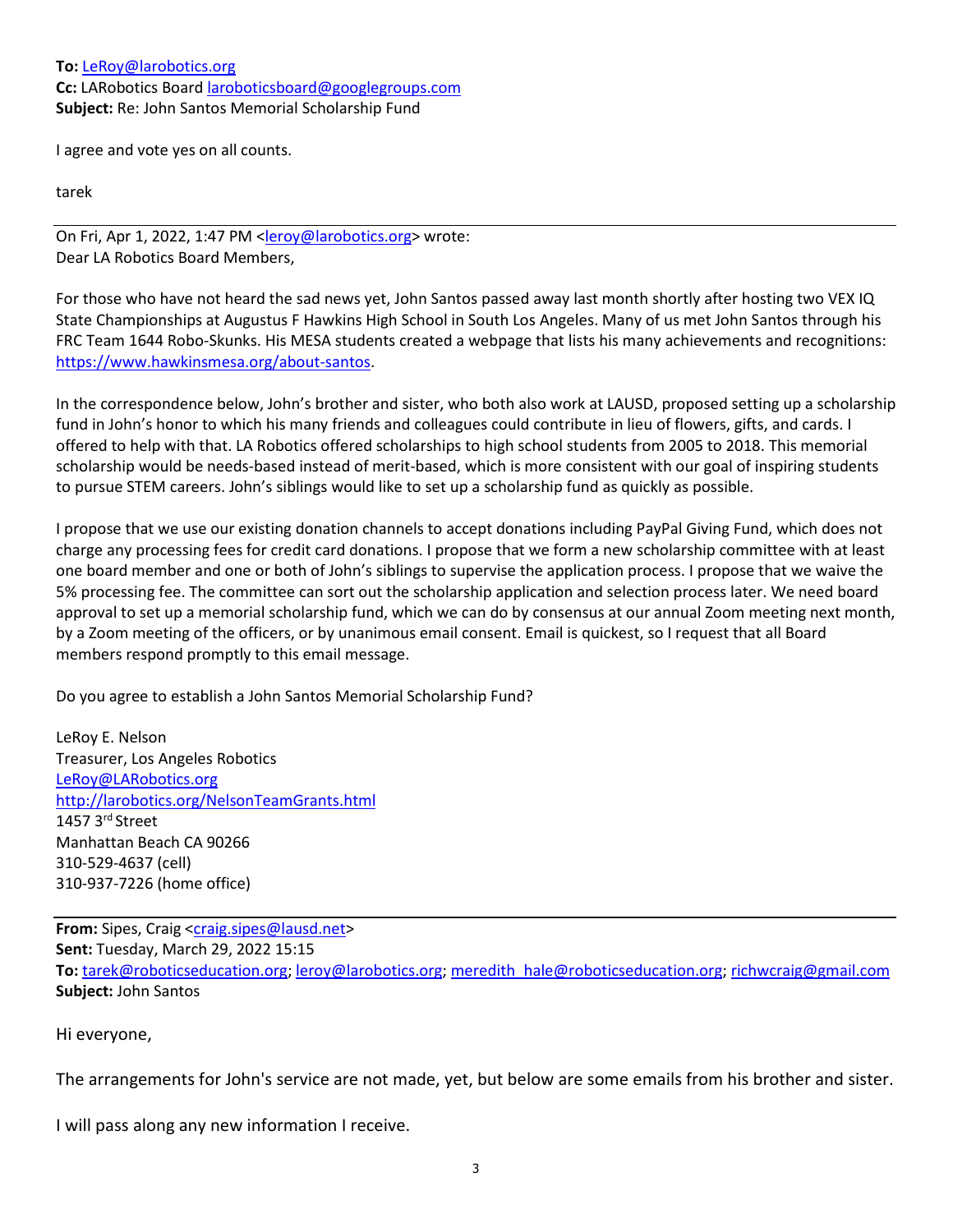Cheers, Craig

> Craig Sipes | STEAM Coordinator (he/him/his) Local District East, LAUSD Cell (323) 493-4940

LD East Elementary Science Schoology Group Access Code: T3SD4-MDXXM LD East Secondary Science Schoology Group Access Code: DFZ5B-6J7B3

**From:** Santos, Robert L <robert.santos@lausd.net> **Sent:** Tuesday, March 29, 2022 1:28 PM **Subject:** Re: Flyer for Noche de Ciencias

Hello all,

I am John's baby brother Bobby, that how he always introduced me to others. No matter how old I got, he always called me Bobby. I too followed the steps of my brother and sister and work at LAUSD.

It is amazing to see how loved he was by sooooooo many people and how many people have reached out to us asking how they can help, especially former students from Garfield, Manual Arts and Hawkins. I can tell you that my sister and I did not know of all the work he did and what he meant for many students throughout the years.

We are meeting with the funeral home on Sunday April 3<sup>rd</sup> to make arrangements. My sister or I will send an email to this chain on the date and time of his services. My sister and I, as well as all of you know, my brother loved to have fun and party once you got to know him. He would not want flowers, gifts or any cards but would want something set up to help his students to continue their education after high school. We are trying to set up a foundation to get a scholarship set-up for students at Hawkins and Manual Arts that may need some financial assistance after they graduate. Just like my brother wanted to assure that all the grant money went his robotic projects, we to want to assure that the money goes to the students of the robotic community at Manual Arts and Hawkins. So, I ask that you give us time to find out how we can set this up and then have people donate to John's foundation.

Lastly, about the pictures, my sister and I would greatly appreciate any picture of my brother. We know we may get many but at least now we can see all the things he did in the community.

Thank you all,

Robert Santos aka Bobby

**From:** Hanson, Patricia <patricia.hanson@lausd.net> **Sent:** Tuesday, March 29, 2022 11:46 AM **Subject:** Re: Flyer for Noche de Ciencias

Mrs.Santos,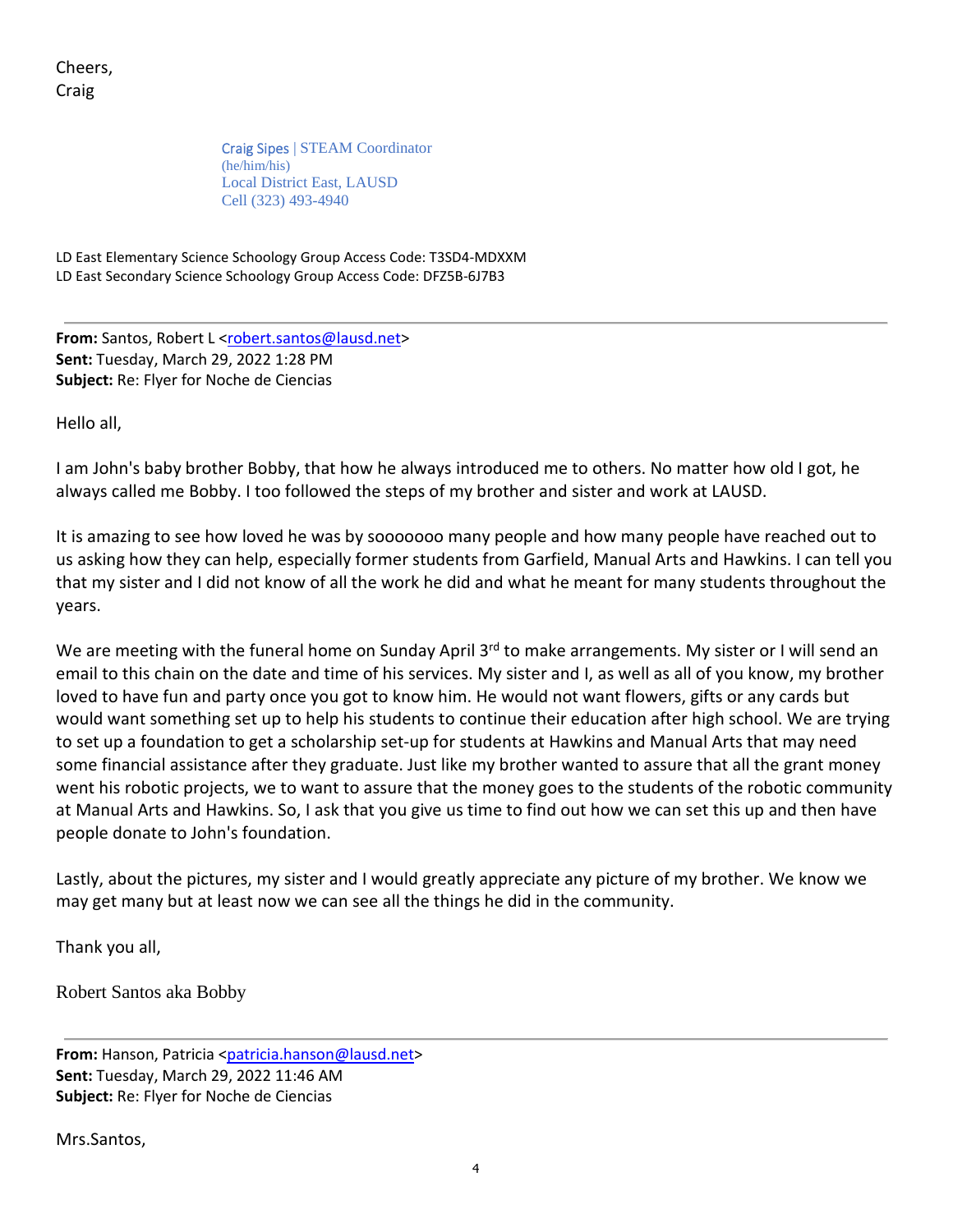Thank you for sharing your brother with all of us, whenever he talked about you he smiled as a proud sibling does and you had helped us during some ordering emergencies we had, I appreciate you taking the time to send this email. I am so sad and in shock that he has passed. He and I had just been in communication a few weeks ago as he was going to start mentoring a new robotics teacher that I am currently working with. His last text to me said the following "You know me Trish, if I can do anything to help I will...yes count me in." I hear his voice saying this as I've heard him say it so many times before, he was always willing to help.

His impact will be felt in LAUSD and in the Robotics/Engineering/CTE world for generations. I grew so much by working with him at Hawkins and through all of the endeavors that he included me in. I will always have a smile on my face when I think of him; while my heart is sad, my spirit is inspired by his legacy.

Please keep us posted on services as I would definitely like to attend. Attached is one of many pictures I have of him in the zone with young people. I can send more pics if you'd like them. Much love to your family in this time, Trish

## **Patricia K. Hanson**

Principal Math, Science, and Technology Magnet Academy @ Roosevelt High School https://www.mstmaatroosevelt.org 456S. Mathews St. Los Angeles, Ca 90033

This message, together with any attachments, is intended only for the use of the individual or entity to which it is addressed and may contain information that is legally privileged, confidential, or exempt from disclosure. If you are not the intended recipient, you are hereby notified that any dissemination, distribution, or copying of this message or any attachment is strictly prohibited. If you have received this message in error, please notify the original sender immediately by telephone or by return e-mail and delete this message, along with any attachments, from your computer.

From: Sipes, Craig <craig.sipes@lausd.net> **Sent:** Thursday, March 24, 2022 9:09 PM **Subject:** Re: Flyer for Noche de Ciencias

Hi Anna and all other on this email,

Anna, thank you for letting us know about this sad news. John was a STEM education giant in LAUSD, especially for his students in South LA. John worked tirelessly to provide opportunities for his students in the Hawkins HS community and his prior school community, Manual Arts HS. I have had the honor of working with John for 20 years and there was no one more dedicated to his students and the community. I send you and your family love, as well as to the Hawkins and LAUSD school communities. May he rest In peace.

Condolences, **Craig** 

> Craig Sipes | STEAM Coordinator (he/him/his) Local District East, LAUSD Cell (323) 493-4940

LD East Elementary Science Schoology Group Access Code: T3SD4-MDXXM LD East Secondary Science Schoology Group Access Code: DFZ5B-6J7B3